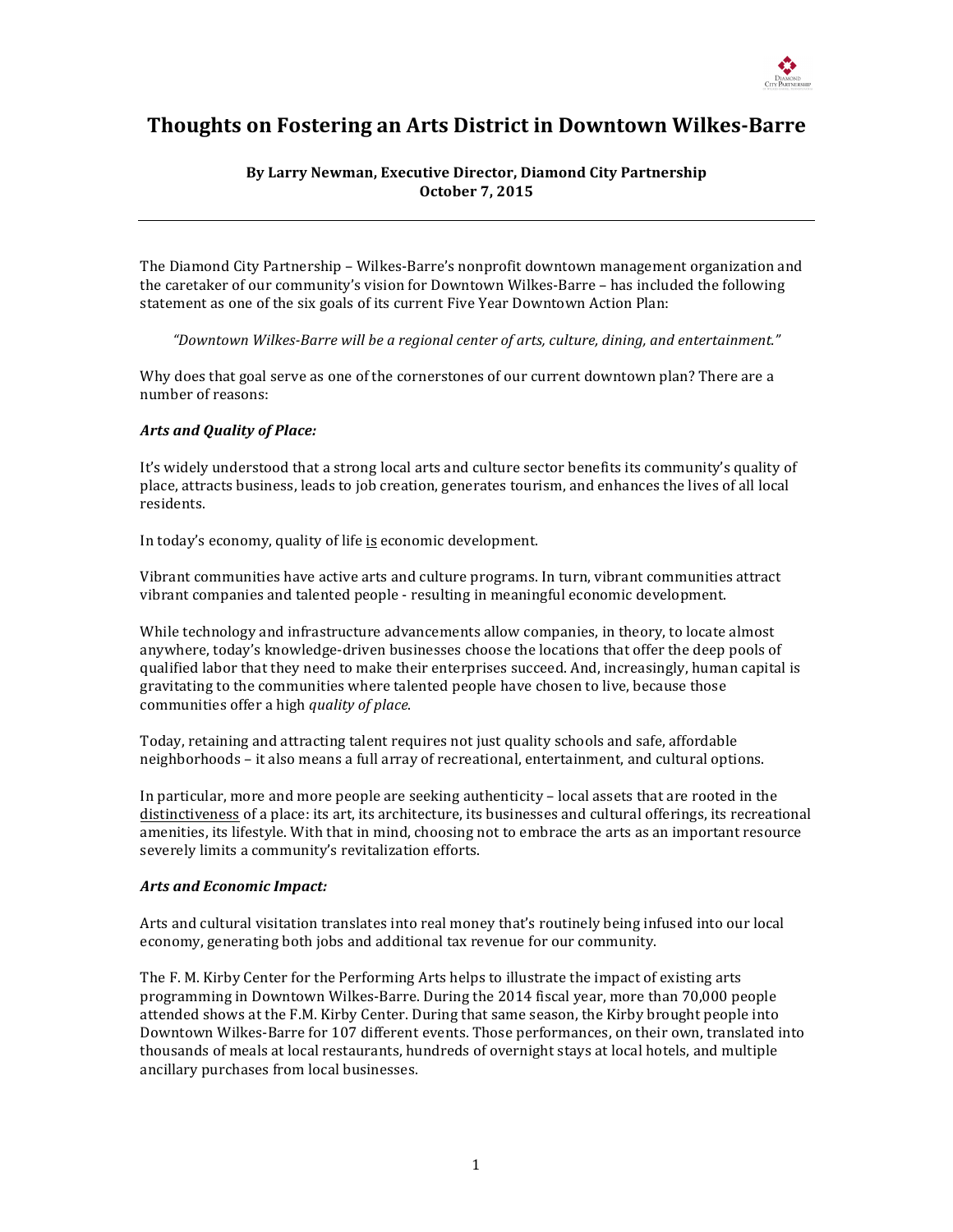

We can get an even clearer portrait of the impact of the arts on the economic health of our city center by examining data from DCP's 2014 Downtown Perception & Use Survey. That survey makes it clear that people who patronize Downtown Wilkes-Barre's existing arts venues also patronize downtown *businesses at much higher levels than do other constituent groups.* 

The table below compares the patronage of various downtown businesses and attractions by those survey respondents who report that they come downtown to visit exhibits or art galleries to downtown business patronage by all survey respondents:

|                                                           | Downtown    | All Survey  | Difference |
|-----------------------------------------------------------|-------------|-------------|------------|
|                                                           | Art Gallery | Respondents |            |
|                                                           | Visitors    |             |            |
| I "regularly" patronize downtown restaurants:             | 58%         | 38%         | $+20%$     |
| I "regularly" patronize Barnes & Noble:                   | 36%         | 18%         | $+18%$     |
| I "regularly" shop in Downtown:                           | 40%         | 22%         | $+18%$     |
| I "regularly" patronize Boscov's:                         | 47%         | <b>30%</b>  | $+17%$     |
| I "regularly" attend F.M. Kirby Center shows:             | 25%         | 8%          | $+17%$     |
| I "regularly" patronize downtown's independent retailers: | 23%         | 9%          | $+14%$     |
| I "regularly" patronize Movies 14:                        | 33%         | 24%         | $+9%$      |

In other words, when we support the arts, we not only enhance our quality of life, but we also invest in Downtown Wilkes-Barre's economic wellbeing - because consumers of Downtown's arts offerings are spending more of their time and more of their discretionary income in our city center. Directly and indirectly, the arts are good for business.

### **Arts and our Local Quality of Life:**

It's also important to note the direct link between the arts, educational attainment, and a community's future. That's critical because, if we are not doing our utmost to educate our children and citizens, we are hurting their ability to compete in a global economy that's fueled by the production of new ideas.

Education doesn't just occur in a classroom – what's just as important are those opportunities to independently nurture minds in galleries, art shows, and performance halls.

Enhancing the ability of local arts groups to make cultural experiences more broadly available to all citizens of Luzerne County –and thereby enhancing their exposure to arts and culture – is one of the best investments we can make for a more competitive community.

#### **Fostering the Emergence of an Arts District in Downtown Wilkes-Barre:**

Here's the good news: according to DCP's 2014 survey, much of the public already identifies Downtown Wilkes-Barre as an arts-and-culture destination: 69% of all respondents to the 2014 Survey either strongly agreed or agreed with the statement "Downtown is a good place to visit for entertainment, arts, and culture."

That opinion is the result of a long series of prior investments in Downtown arts venues and programming, ranging from the F.M. Kirby Center to the Third Friday Art Walk.

However, recently, something very interesting has occurred: several different arts venues, including the Wyoming Valley Art League's Circle Centre for the Arts; Marquis Art & Frame's Second Floor Gallery; and now Wilkes University's Sordoni Art Gallery, have either located in the second block of South Main Street or have announced plans to do so within the next year.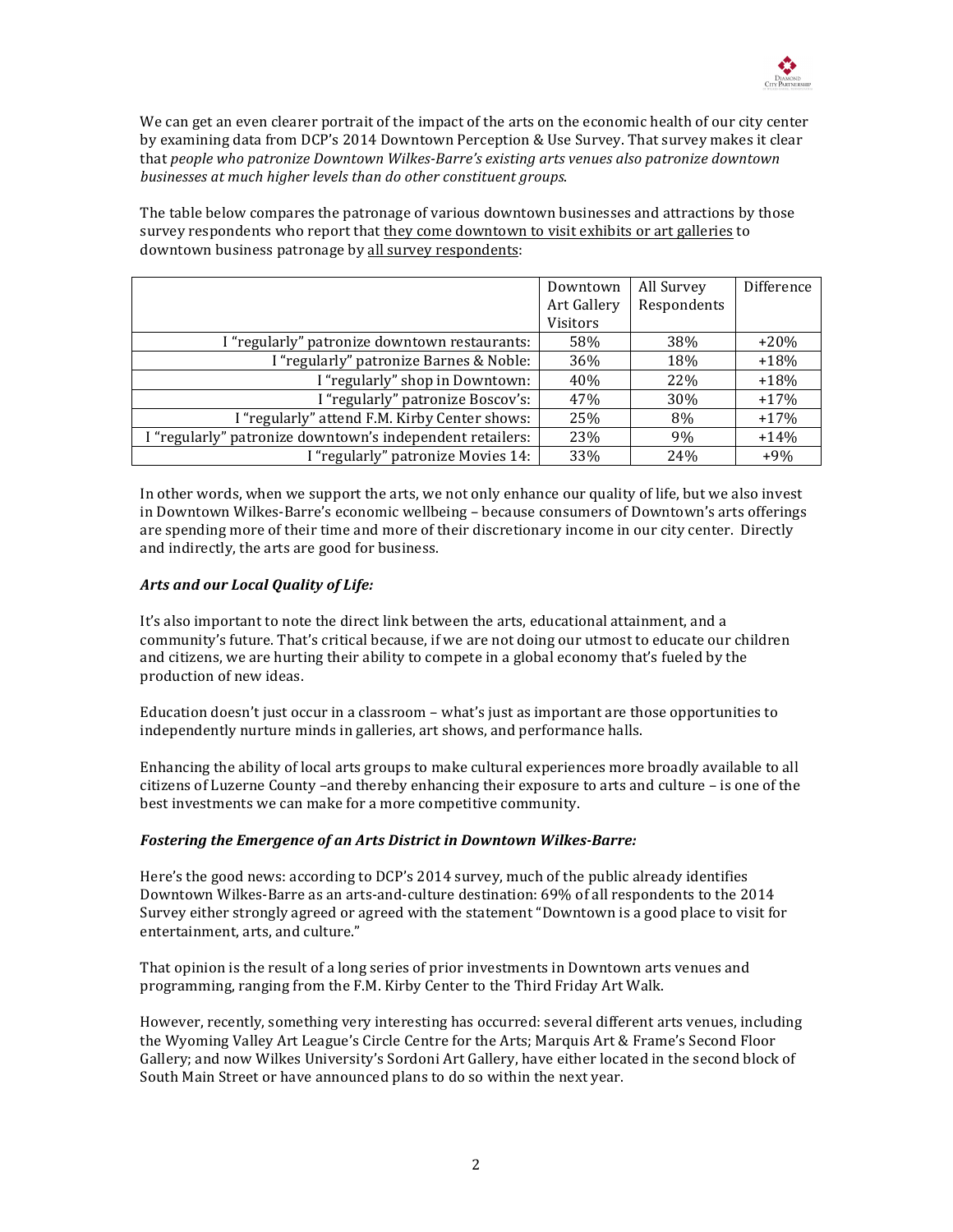

This clustering of small visual arts venues represents the organic emergence of the second block of South Main Street as the beginnings of a downtown "arts district."

That's wonderful news, but it presents a challenge: *how do we build on this momentum and continue* to reinforce Downtown Wilkes-Barre's position as the region's cultural center?

At the same time, downtown advocates are contemplating another question. We've done a terrific job, over many years, at creating a robust calendar of Downtown arts events, ranging from the sixdecades old Fine Arts Fiesta to the newer Third Friday Art Walk, as well as individual performances and exhibits. That full event schedule leads, however, to the following query: *instead of creating more new* events to bring people to our city center, shouldn't our goal now be to convince event visitors to *extend the duration and frequency of their visits to Downtown?*

Part of the answer to both questions is to focus on fostering the growth of a well-defined Downtown "arts district" to round out these investments, fostering a critical mass of arts activities that are not quite so scattered, and creating a new downtown destination  $-$  a clearly recognized zone that can grow into something greater than the sum of its parts.

What do we mean when we talk about an "arts district?" The national organization Americans for the Arts defines it as "a well-recognized, labeled, mixed-use area of a settlement in which a high concentration of cultural facilities serves as the anchor of attraction."  $1$ 

We are beginning to see such a concentration of cultural facilities emerge in the heart of downtown  $$ particularly along South Main Street from the F.M. Kirby Center to the second block. However, we are not there yet. We must 1) focus on more effective placemaking to connect our existing venues,  $2$ ) create new venues in targeted locations that fill continuing gaps in arts programming, and 3) ensure that existing and emerging cultural programs continue to find a home in Downtown.

For example, Downtown must be the focus of any future efforts to address one of the community's most glaring absences: the absence of proper museum and cultural exhibition space appropriate to Greater Wilkes-Barre's needs.

Whether in the visual arts, local history, or natural science, Greater Wilkes-Barre already possesses enviable cultural assets in the form of collections owned by a range of downtown institutions. However, without proper physical exhibition space, we cannot effectively share those collections with our citizens or maximize their use as educational tools to benefit our community. For example, the Luzerne County Historical Society continues to struggle to identify a solution for its 1894 museum building, which is both functionally inadequate and hidden from public view. Unsurprisingly, American Association of Museums data shows that Wilkes-Barre's facilities fall far below the norm when compared with the median annual attendance for different types of museums across the nation.

This void has not gone unnoticed; one of the seven major recommendations of the 2007 Luzerne County Cultural Plan was the development of a shared exhibition facility to be located in Downtown Wilkes-Barre, where it would be both visible and accessible to every citizen of the Greater Wilkes-Barre area.<sup>2</sup> While some strides have been made in addressing this issue through the WVAL's Circle Centre for the Arts and the recent Sordoni announcement, we aren't really there yet.

1

<sup>&</sup>lt;sup>1</sup> Hargrove, Cheryl: *Cultural Tourism: Attracting Visitors and Their Spending* (Americans for the Arts, 2014). P. 3

<sup>&</sup>lt;sup>2</sup> Joint Urban Studies Center: *Luzerne County Cultural Plan* (2007), p. 38